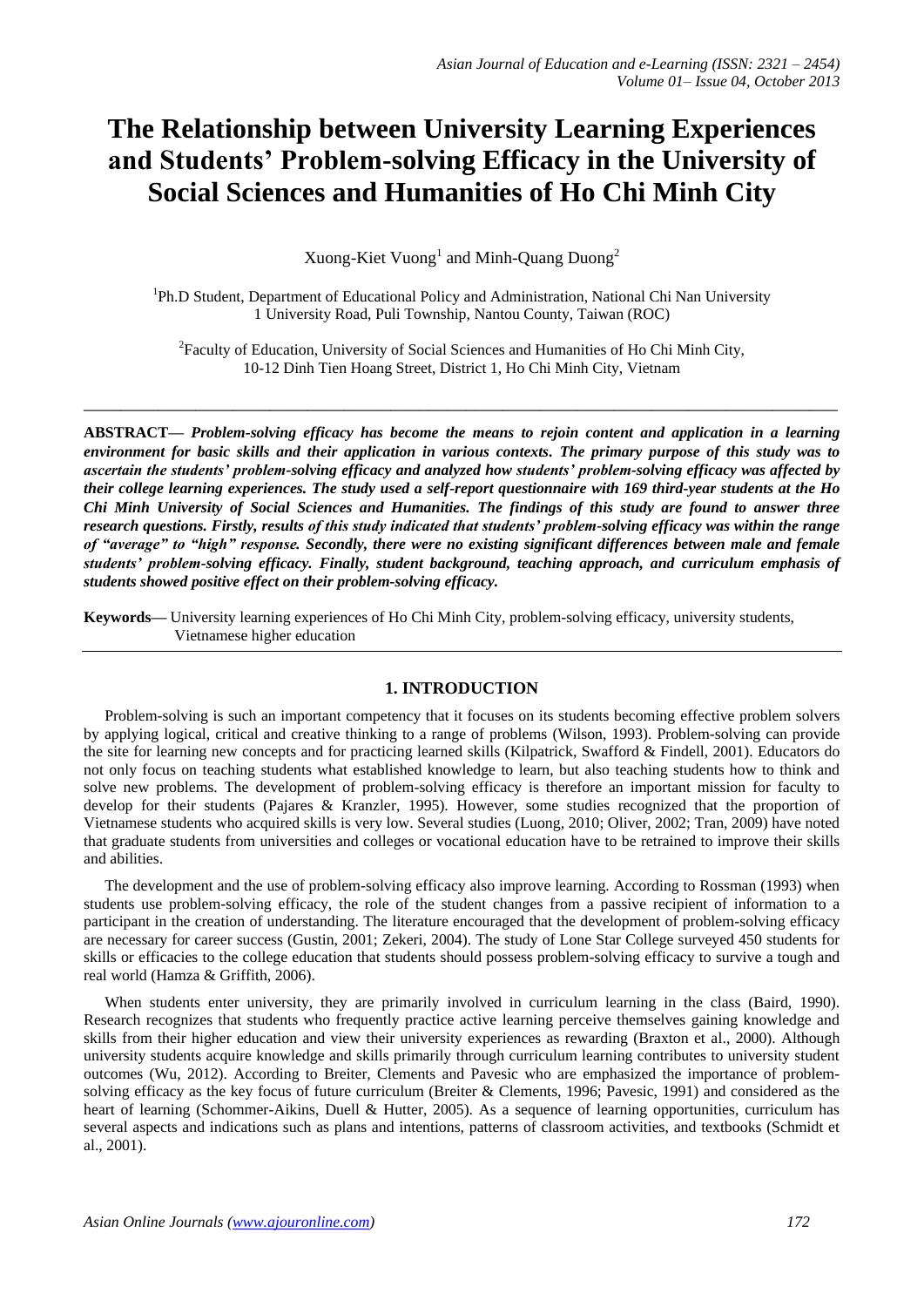University recognizes the importance of creating safe and open classroom environments to foster student learning and development. The curriculum can contribute to valued outcomes of college students (Bowen, 1977; Chickering & Rieser, 1993). According to Braskamp et al., (2006) curriculum is a fundamental component of a college commitment to holistic student development and what and how students learn which are interdependent. Problem-solving efficacy has become the means to rejoin content and application in a learning environment for basic skills and their application in various contexts. Today, there is a strong movement in education to incorporate problem-solving as a key component of the curriculum (Krikley, 2003).In quality assurance terms the learning outcomes and theoretical knowledge in the curriculum need to be demonstrably connected to practice efficacies including problem-solving efficacy (Shakespeare & Hutchinson, 2007).

There is a lack of literature on college students' problem-solving efficacy and university learning experiences in Vietnam. Thus, the primary purpose of the present study was to explore how college learning experiences affect problemsolving efficacy of Ho Chi Minh University of Social Sciences and Humanities. The results of this study can be useful to administrators and teaching staff in the Ho Chi Minh University of Social Sciences and Humanities, and contributes to fill in the literature gap of Vietnamese university student problem-solving efficacy development. In view of the aforesaid points, this study seeks to address the following questions:

- 1. How is Ho Chi Minh University of Social Sciences and Humanities students' problem-solving efficacy in general?
- 2. Do significant differences of problem-solving efficacy exist among male and female students?
- 3. How is Ho Chi Minh University of Social Sciences and Humanities students' problem-solving efficacy affected by their university learning experiences?

# **2. METHODOLOGY**

# *2.1 Dependent and independent variables*

The problem-solving efficacy dependent variable was constructed from five characteristics: (1) data analysis, (2) data collecting, (3) critical thinking, (4) present solution, and (5) generate innovation. As a results shown in Table 1, factor analysis revealed that all five characteristics of dependent variable had factor loading  $(0.693 - 0.844)$  greater than the threshold level of 0.6; the internal consistency analysis yielded Cronback's alpha coefficients of 0.847, and cumulative explanation of 62.380 % which are significantly higher than the 0.6 (60%) principal guideline, indicating satisfactory reliability for this student competence measurement (Hair et al., 2006). Hence, based on the validation of construct reliability, this study's construct for problem-solving efficacy is reliable.

| Variables           | Range of<br>scores | Factor loading | Cumulative<br>explanation $(\%)$ | Cronbach's alpha |
|---------------------|--------------------|----------------|----------------------------------|------------------|
| Data analysis       |                    | 0.844          |                                  |                  |
| Data collecting     |                    | 0.757          |                                  |                  |
| Critical thinking   | $1 - 5$            | 0.805          | 62.380                           | 0.847            |
| Present solution    |                    | 0.840          |                                  |                  |
| Generate innovation |                    | 0.693          |                                  |                  |

**Table 1:** Factor Analysis Result of the Five Elements Constructing Students' Problem-Solving Efficacy

*Note*. Data were analyzed with principle component analysis.

The independent variables in this study included four variable blocks: student background, teaching approach, curriculum emphasis, and learning engagement. The first block is student background including gender, class ranking, and family income. The second block is teaching approach including one-way instruction, group discussion, and practice/experiment. The third block is curriculum emphasis including memory emphasis, integration emphasis, and application emphasis. The last block is learning engagement including levels of involvement in class activities, frequency of library use, and time spent on course work per week.

## *2.2 Sample and instrument*

This study selected a random sample of 169 students at the Ho Chi Minh University of Social Sciences and Humanities (USSH), including 103 (61%) female students and 66 (39%) male students. Participants in this study were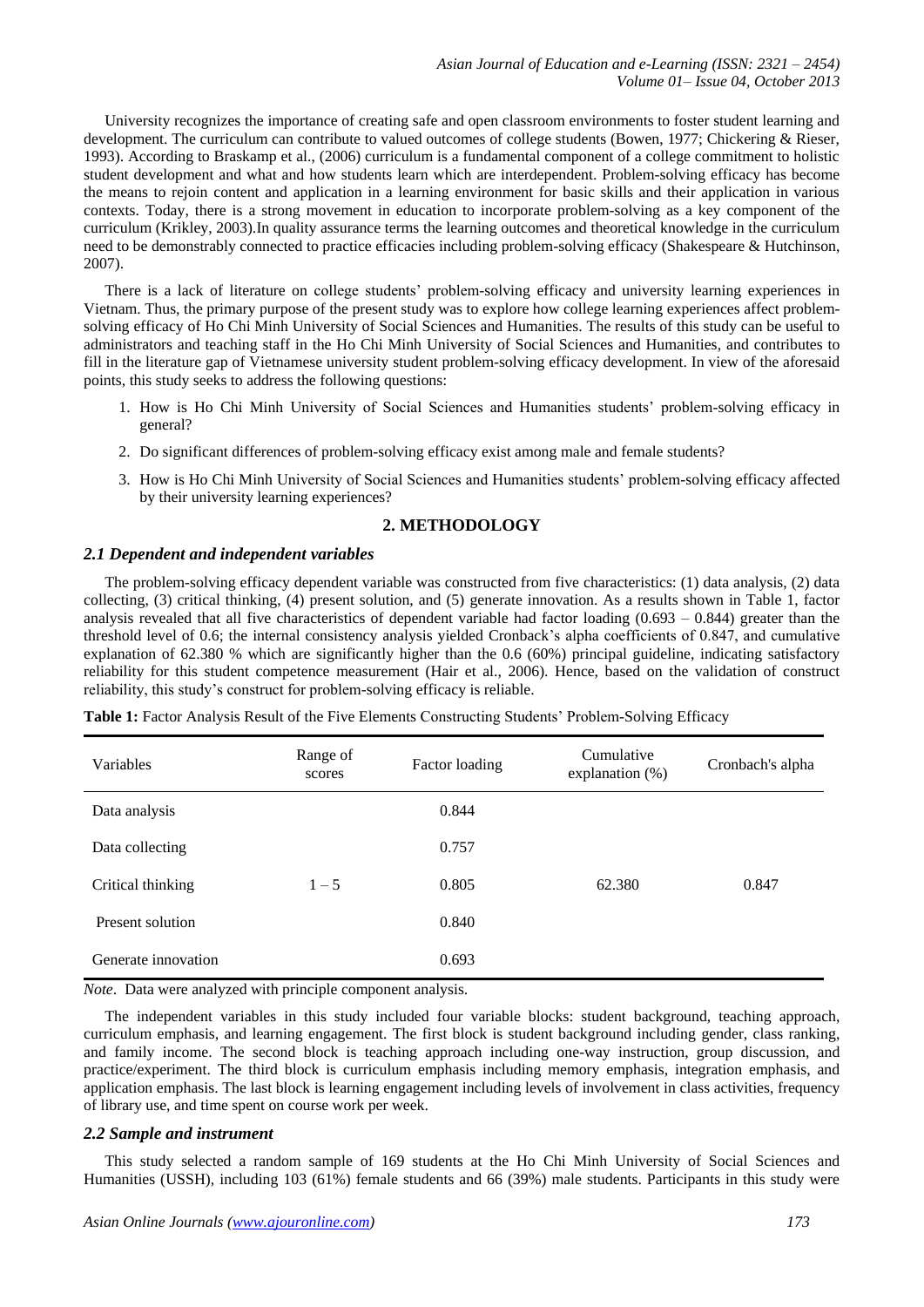third year full-time students who were studying on campus. According to Huang and Chang (2004), third year students are considered the best population for observing student involvement and development at the university.

This study used a self-report questionnaire to gather data. A structured questionnaire was constructed to provide answers to three research questions including problem-solving efficacy, student background, teaching approach, curriculum emphasis, and learning engagement. The survey consisted of a series of questions using a 5-point Likert scale.

### *2.3 Data Analysis Method*

This study used SPSS 13.0 software to process the data analysis. The statistical methods were employed to answer the three research questions. Descriptive analysis was used to answer the first research question of "How is Ho Chi Minh University of Social Sciences and Humanities students' problem-solving efficacy in general?", analysis of variance (ANOVA) was used to answer the second research question of "Do significant differences of problem-solving efficacy exist among male and female students?",and multiple regression method was used to answer the last research question of "How is Ho Chi Minh University of Social Sciences and Humanities students' problem-solving efficacy affected by their learning experiences?"

# **3. RESULTS AND DISCUSSION**

# *3.1 The Level of Students' problem-solving efficacy in the University of Social Sciences and Humanities – Ho Chi Minh City*

The results of Table 2 displayed the means (M), standard deviations (SD), and ANOVA of students' problem-solving efficacy at the University of Social Sciences and Humanities of Ho Chi Minh City and to answer the first and second research question of this study. As shown in Table 2, students' average problem-solving ranged from "average" (point 3) to "high" (point 4) in the 5-point Likert's scale employed in the questionnaire with mean  $(M) = 3.45$ , and standard deviation  $(SD) = 0.54$ 

|         |      |           | Gender |       |
|---------|------|-----------|--------|-------|
|         | M    | <b>SD</b> | F      | Sig.  |
| Average | 3.45 | 0.54      |        |       |
| Female  | 3.38 | 0.54      | 3.784  | 0.053 |
| Male    | 3.55 | 0.52      |        |       |

**Table 2:** Results of Means, Standard Deviations, and ANOVA of students' problem-solving efficacy in the USSH

The results exhibited that male students' problem-solving efficacy had higher than female students with  $M = 3.55$ , SD  $= 0.52$  and M  $= 3.38$ , SD  $= 0.54$ , respectively. The results showed that there were no significant differences in male and female problem-solving efficacy ( $F = 3.784$ ,  $p > 0.05$ ).

The results of this study differ from previous studies, such as Luong (2010), MOET (2001), Nguyen (2005), and Vallely and Wilkinson (2008) which showed that Vietnamese college students are weak in problem-solving efficacy. These studies were based on large scale surveys including public and private universities and even employment. The current study, however, was conducted with students at only University of Social Sciences and Humanities of Ho Chi Minh City – a group of prestigious public universities for the social sciences in Vietnam. The difference between this current study and the previous ones is probably due to the fact that the sample examined in this study consists of better students. However, both this study and the previous ones found that the problem-solving efficacy of Vietnamese university students is unsatisfactory. Problem-solving is important for students to become [effective problem solvers](http://www.unisa.edu.au/gradquals/staff/poster/GQLeaflet3.doc) in their profession (Hamza & Griffith, 2006; Wilson, 1993) and for later career success (Froman, 2002; Gustin, 2001). Thus, the Vietnamese government should invest more resources in enhancing problem-solving efficacy for all students when constructing an instructional program.

## *3.2 The relationship between Students' problem-solving efficacy and university learning experiences*

The results of Table 3 showed the multiple regression of university learning experiences on students' problem-solving efficacy and to answer the third research question of this study. As shown in Table 3, two of three items in student's background, gender ( $\beta = 0.147$ ,  $p < 0.05$ ), and class ranking ( $\beta = 0.250$ ,  $p < 0.01$ ), as well as teaching approach of employing experiment ( $\beta = 0.170$ , p < 0.05), curriculum emphasizing integration ( $\beta = 0.218$ , p < 0.001) significantly advanced student's problem-solving efficacy. The results of Table 3 recognized that the regression model proposed by this study explained 23.8% of students' problem-solving efficacy at the University of Social Sciences and Humanities of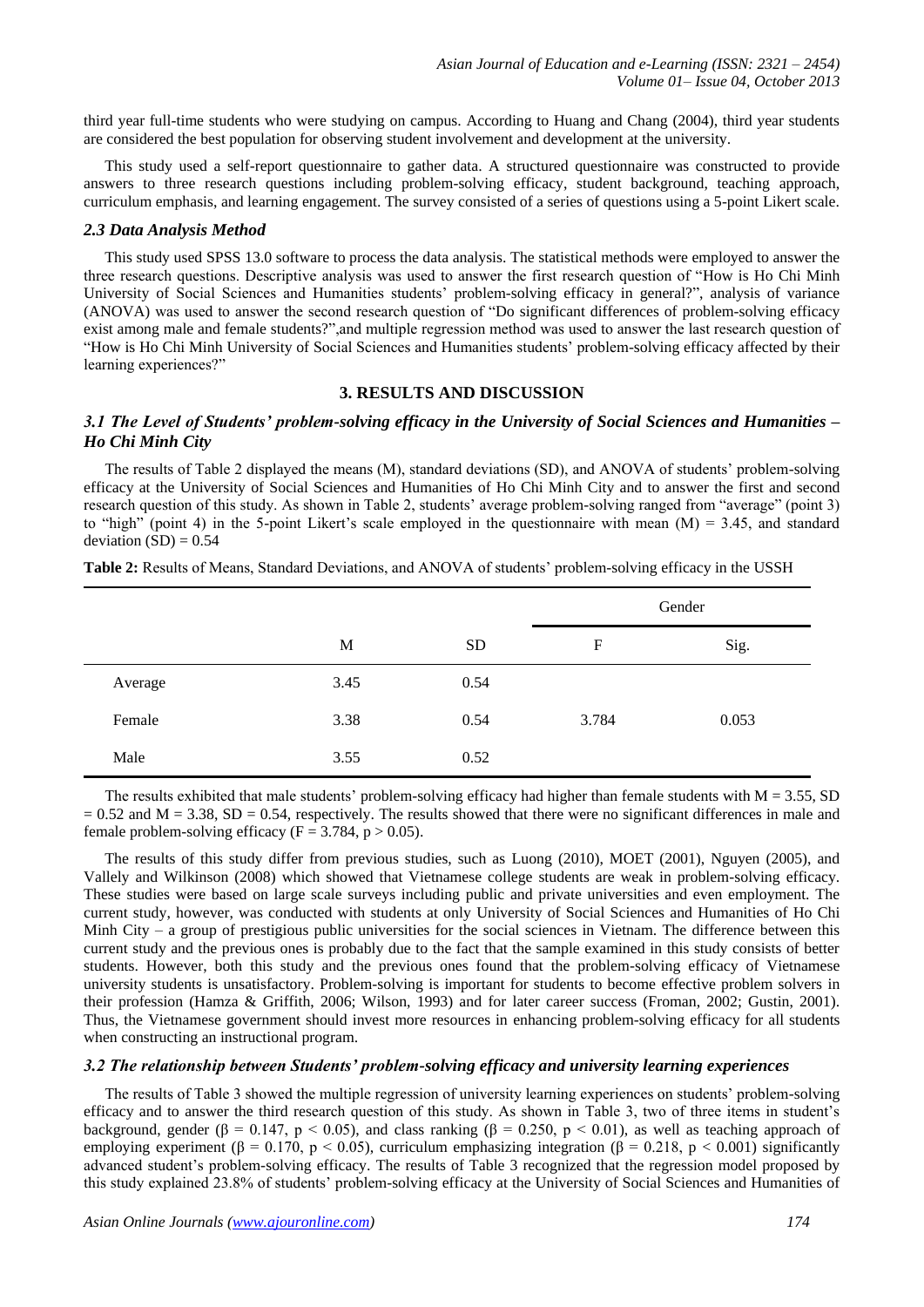Ho Chi Minh City ( $\mathbb{R}^2$  = 0.238). No other independent variable had significant effect on students' problem-solving efficacy.

|                                                      | University of Social Sciences and Humanities |  |  |
|------------------------------------------------------|----------------------------------------------|--|--|
| <b>Independent Variables</b>                         | Beta $(\beta)$                               |  |  |
| Student background                                   |                                              |  |  |
| gender                                               | $.147*$                                      |  |  |
| class ranking                                        | $.250**$                                     |  |  |
| family income                                        |                                              |  |  |
| Teaching approach                                    |                                              |  |  |
| one-way instruction                                  |                                              |  |  |
| group discussion                                     |                                              |  |  |
| employing experiment                                 | $.170*$                                      |  |  |
| Curriculum emphasis                                  |                                              |  |  |
| memory emphasis                                      |                                              |  |  |
| integration emphasis                                 | $.218**$                                     |  |  |
| application emphasis                                 |                                              |  |  |
| Learning engagement                                  |                                              |  |  |
| levels of involvement in class activities            |                                              |  |  |
| frequency of library use                             |                                              |  |  |
| time spend on course work per week                   |                                              |  |  |
| Adjusted $R^2$                                       | 0.238                                        |  |  |
| 0.04<br>$A = 0.00000$<br>$\sim$ $\sim$ $\sim$ $\sim$ |                                              |  |  |

**Table 3:** Multiple Regression Results of students' problem-solving efficacy at the Ho Chi Minh University of Social Sciences and Humanities

*Note*.  $*$  **p** < .05.  $**$  **p** < .01.  $***$  **p** < .001.

Students' problem-solving efficacy at the University of Social Sciences and Humanities of Ho Chi Minh City is significantly influenced by their background and college learning experiences. There are different affecting variables at the Ho Chi Minh University of Social Sciences and Humanities. Based on these differences, Ho Chi Minh University of Social Sciences and Humanities should design interventions to enhance students' problem-solving efficacy. The University of Social Sciences and Humanities of Ho Chi Minh City may very well consider and develop curriculum emphasizing integration, and teaching approach of employing experiment. Integration of the curriculum has been described to increase instructional time and to enhance the learning of students (Jacobs, 1990). Further, Colvin and Ross (1991) suggested that integration of the curriculum can change teaching techniques from the dissemination of isolated facts to a technique to help students construct knowledge.

# **4. CONCLUSION**

Many studies showed that curriculum learning has a profound effect on student achievement and plays a crucial role in enhancing students' problem-solving efficacy. This study reveals reliable links between students' problem-solving efficacy and various university learning experiences at the Ho Chi Minh University of Social Sciences and Humanities. Results of this study contribute to fill in the literature gap of Vietnamese university students' problem-solving efficacy development. The study also found that students' problem-solving efficacy at the University of Social Sciences and Humanities of Ho Chi Minh City was within the range of "average" to "high' response. Hence, university management and policy maker should pay special attention to enhancing their students' problem-solving competence. Moreover, this present study also found that students' problem-solving efficacy at the University of Social Sciences and Humanities of Ho Chi Minh City correlated with their background and university learning experiences. University management should take more interest in curriculum emphasizing integration and teaching approach of employing experiment than other factors in this study. In the university, in order to make a policy for the instructional program and to select a teaching method or to evaluate the studying result of the student, the experts or the program makers of University of Social Sciences and Humanities of Ho Chi Minh City should be notably concerned about this factor. If we must decide a universal intervention to enhance problem-solving efficacy of students across universities in Vietnam, student curriculum emphasizing integration and teaching approach of employing experiment should be considered.

It is hope that the findings of this study may be useful for university management to evaluate their academic learning by the effect on improving students' problem-solving efficacy. On the other hand, they also need adjust the strengths and weaknesses of the academic learning to meet the needs of the country. In the process of constructing an instructional program, University of Social Sciences and Humanities of Ho Chi Minh City should design better institutional policies and select advanced academic learning strategic to not only provide background knowledge, but also develop students' efficacy for future jobs.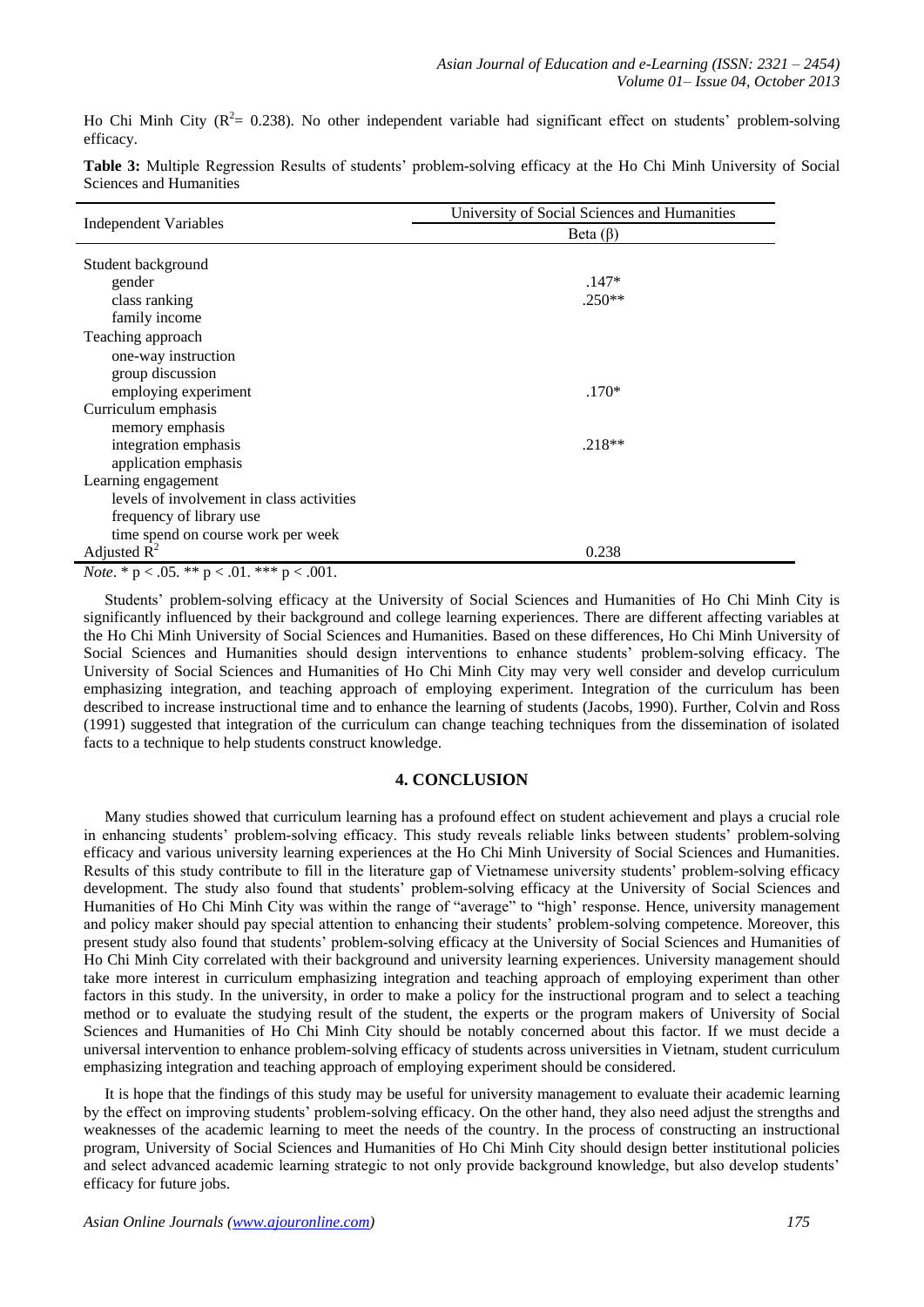### **5. ACKNOWLEDGMENT**

We would like to acknowledge my sincere gratitude to anonymous, kindest support and help, valuable advice, synthesized comments on revision, and detailed editing throughout.

# **6. REFERENCES**

- [1] Baird, L. L. (1990). The undergraduate experience: Commonalities and differences. Research in Higher Education, 37  $(3), 271 - 278.$
- [2] Bowen, H. R. (1977). Investment in learning. San Francisco: Jossey-Bass.
- [3] Braskamp, L., Trauvetter, L. & Ward, K. (2006). Putting students first: how colleges develop students purposefully. Bolton: Anker Publishing Company, Inc.
- [4] Braxton, J. M., Milem, J. F., & Shaw Shullivan, A. (2000). The influence of active learning on the college student departure process.The Journal of Higher Education, 71 (5), 569-590
- [5] Breiter, D., & Clements C. (1996). Hospitality management curricula for the  $21<sup>st</sup>$  century. Hospitality and Tourism Educator, 8(1), 57-60.
- [6] Chickering, A. W. & Riesser, L. (1993). Education and identify (2<sup>nd</sup>ed.). San Francisco: Jossey-Bass
- [7] Colvin, C. & Ross, P. (1991). The science/language connections: Why to make it...how to do it. The Reading Teacher, 45(3), 248-249.
- [8] Froman, R. (2002). Florida works: Problem solving on the job. Florida Human Resources Development, Inc.
- [9] Gustin, M. (2001). Think for yourself: bringing critical thinking skills to the classroom. Journal of Hospitality and Tourism Education, 13(1), 41-47.
- [10] Hair, J., Anderson, R. E., Tatham, R. L., & Black, W. C. (2006). Multivariate data analysis. New Jersey: Prentice Hall.
- [11] Hamza, M. K., & Griffith, K. G. (2006). Fostering problem-solving & creative thinking in the classroom: cultivating a creative mind. National Forum of Applied Educational Research Journal-Electronic, 9 (3), 1-32.
- [12] Huang, Y., & Chang, S. M. (2004). Academic and co-curricular involvement: Their relationship and the best combinations for student growth. Journal of College Student Development, 45 (4), 391 – 406.
- [13] Jacobs, H. H. (1990). The growing need for interdisciplinary curriculum content. In H.H. Jacobs (Ed.), Interdisciplinary curriculum design and implementation. Alexandria, VA: Association for Supervision and Curriculum Development.
- [14] Kilpatrick, J., Swafford, J., & Findell, B. (Eds.). (2001). Adding it up: Helping children learn mathematics. Washington, DC: National Academy Press.
- [15] Krikley, J. (2003). The principles for teaching problem-solving. Plato Learning, Inc.
- [16] Luong, B. (2010). Students in Ho Chi Minh City are weak in soft skills. Retrieved from http://talk.onevietnam.org/students-in-ho-chi-minh-city-are-weak-in-soft-skills/
- [17] Nguyen, T. L. H. (2005). Current Update of Higher Education in South East Asian Countries: the case of Viet Nam. Paper presented at Regional Seminar on Higher Education. Bangkok: Thailand.
- [18] Ministry of Education and Training (MOET). (2001). Vietnamese education and training development strategy to year 2010 for the cause of industrialization and modernization of Vietnam. Ha Noi: Vietnam.
- [19] Oliver, D. (2002). The U.S. community college system as a potential model for developing countries: The case of Vietnam. University Microfilms International No. 9918255.
- [20] Pajares, F., & Kranzler, J. (1995). Self-efficacy beliefs and general mental ability in mathematical problem-solving. Contemporary Education Psychology, 20, 426-443.
- [21] Pavesic, D. V. (1991). Another view of the future of hospitality education. Cornell Hotel and Restaurant Administration Quarterly, 32(4), 8-9.
- [22] Rossman, A. D. (1993). Managing Hands-On Inquiry. Science and Children, 31 (1), 35 37.